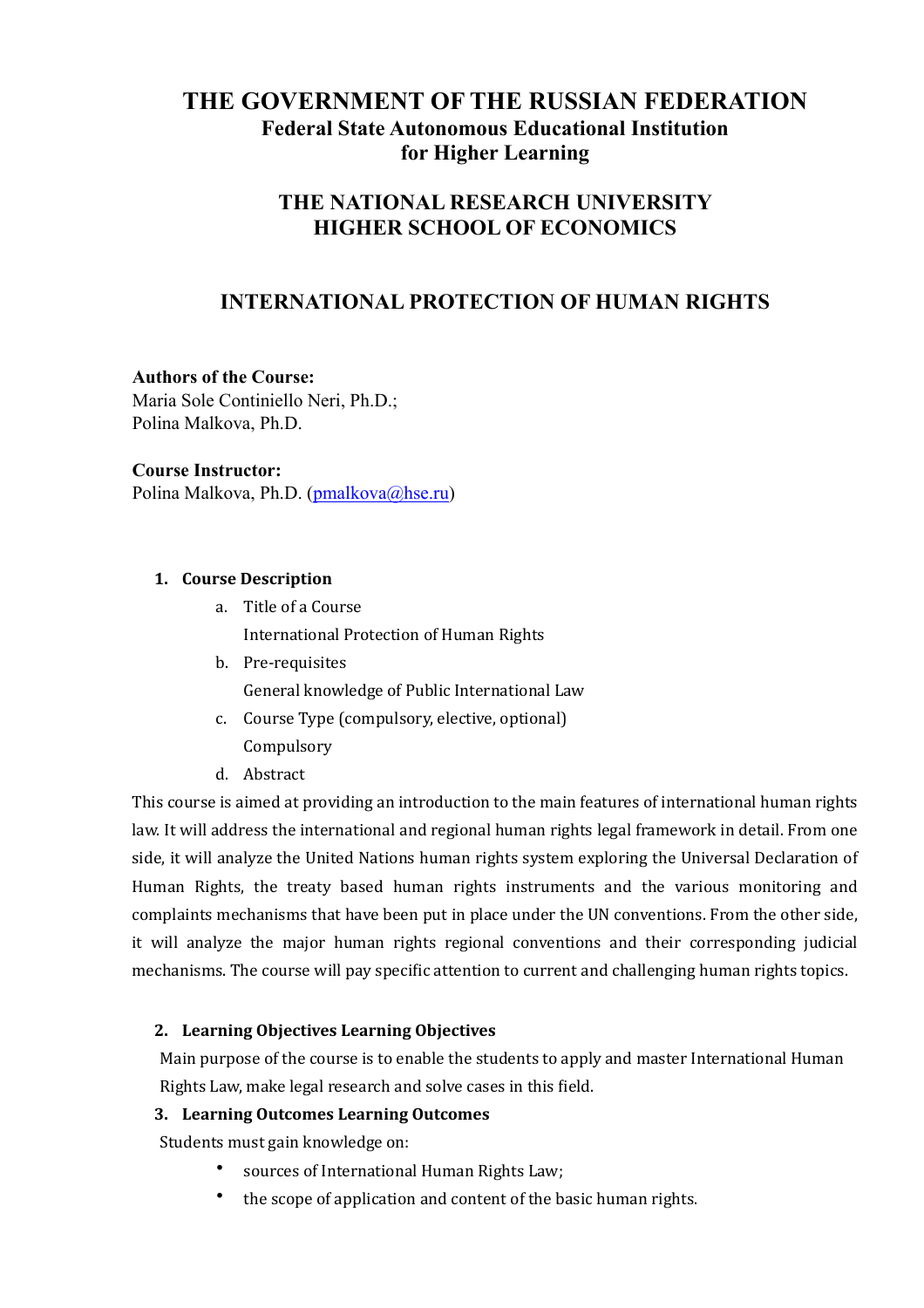• competence and working methods of international judicial and quasi-judicial human rights bodies at the universal level and the ECHR;

## Skills and abilities:

- to use specific terms and sources of International Human Rights Law:
- practical abilities of research, analysis of judicial decisions and scientific works;
- skills to analyse and solve cases, building up of the legal position and composition of procedural documents on cases in the sphere of International Human Rights Law.

Students should gain the following competences:

- ability to work with information (search, evaluate, use information, necessary for fulfilment of scientific and professional tasks, from various sources, including application of the systematic approach);
- ability to carry out professional activities in the international environment:
- ability to search, analyse, and work with legally relevant information by using the juridical, comparative and other specific methods,

## **4. Course Plan**

Topic 1: Introduction to International Human Rights Law: Main Sources and Human Rights Bodies 

Topic 2 : The regional protection of Human Rights (ECHR, OAS Pact of San Josè, Banjul Charter,

ACHR), and the corresponding regional protection mechanisms

Topic 3: Right to Life

Topic 4: Prohibition of Torture and inhuman treatment

Topic 5: Right to Liberty and Security

Topic 6: Right to a Fair Trial. Right to an Effective Remedy

Topic 7: Prohibition of Discrimination 

Topic 8: Freedom of Thought, Conscience and Religion

Topic 9: Freedom of Expression, Freedom of Assembly and Association

Topic 10: Protection of Privacy and the Right to Respect for Private and Family Life

## **5.** Reading List

a. Required 

Smith, Rhona K. M., *International Human Rights Law*. OUP, 2018 + additional readings that will be assigned 

## b. Optional

Bantekas I., Oette L., *International Human Rights Law and Practice*. Cambridge, 2013.

De Schutter O., *International Human Rights Law: Cases, Materials, Commentary*. 2nd Ed. Cambridge, 2014. 

All relevant legal instruments are available on the internet. A number of websites provide access to these documents. If students wish to purchase a volume of documents, they may consider: Ian BROWNLIE & GUY S. GOODWIN-GILL, *Basic Documents on Human Rights*, OUP 2010.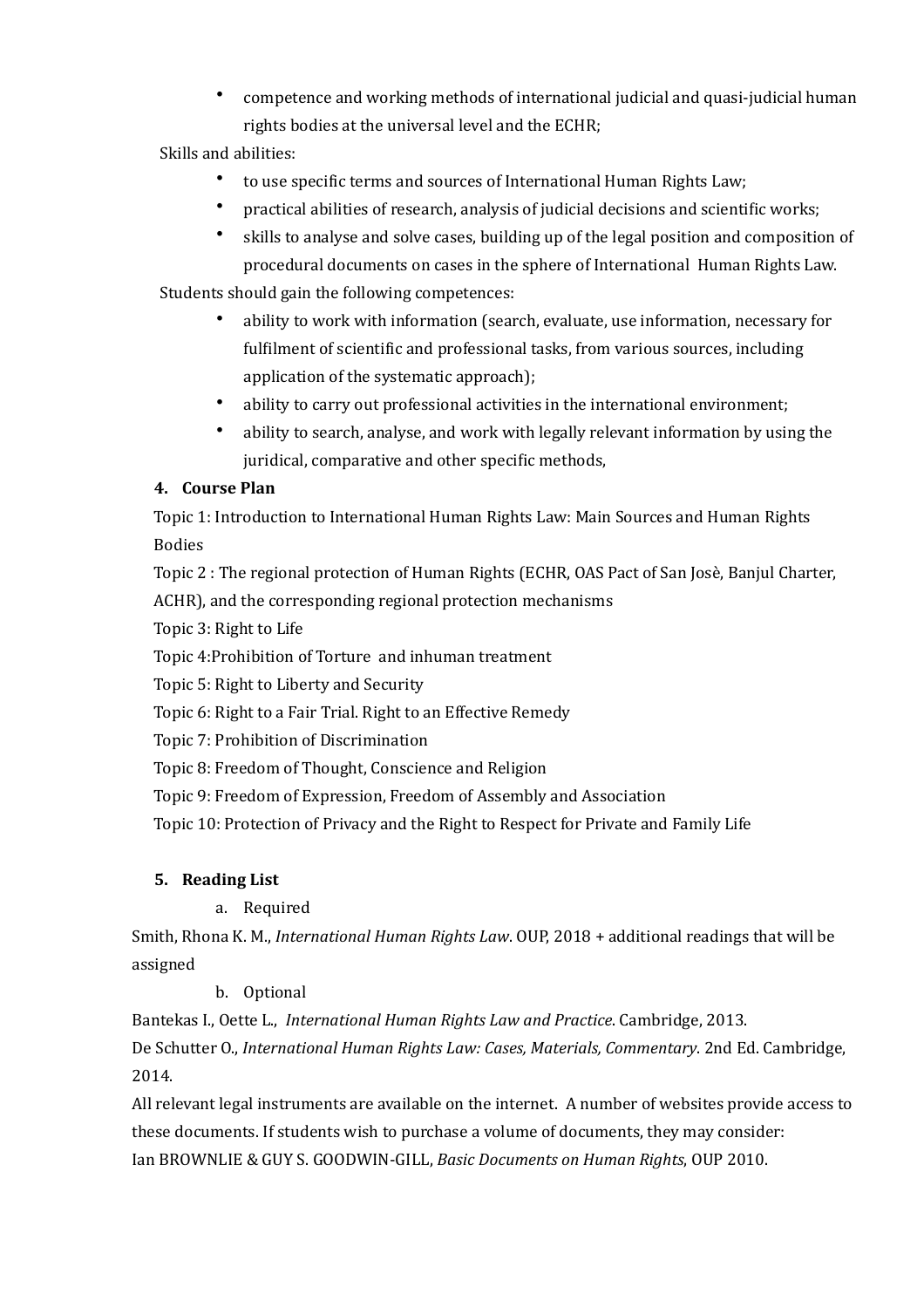## **6. Grading System**

Grading System

Final Mark  $= 0.4$  exam  $+ 0.2$  attendance and participation  $+ 0.1$  Mid-course test  $+ 0.15$  Case brief+ 0,15 Brief essay

Method of rounding the resulting assessment: rounding down from (0.0-0.5) rounding up  $(0.5-0.9)$ .

Final exam: 40%

The final exam consists of 1) a theoretical part, which includes four questions discussed during the course and 2) practical part, which includes deciding a brief hypothetical legal case on human rights. The students must analytically argument the main case law, correctly identify the legal sources, the protection mechanisms and use legal terminology.

Attendance, active participation and in-class discussion during seminars: 20%

The students will be evaluated on their performance during the seminars. Each student is expected to attend all the seminars and lessons and being prepared on the topic of the lesson in advance. The students must have previously studied in depth the assigned material. The knowledge of the students will be also assessed in class through written tests (close and/or open questions), as well as on the ground of his/her active/inactive participation in class discussions. Proactive participation will be positively evaluated as well as asking inherent questions and make analytical comments about the assignments. Students may be called out to answer certain questions. Presentations on certain sub-topics are welcome and will be a benefit in the course of assessment of class participation.

Mid-course test: 10%

In the middle of the course, to assess the understanding of the material, students will write a brief test. They should demonstrate their knowledge of the material that has been under discussion up to the date of the test.

Case brief: 15%As part of the homework, students will provide a brief of the ECtHR case, describing the facts, the Court's mode of reasoning, the applicable principles, the decision and their own opinion of the case outcome. They should be familiar with the case, correctly trace the Court's analysis and clearly explain their opinion, using legal terminology.

## Essay: 15%

As part of the homework, students will be given several topics regarding human rights and should write a brief 2-4 page essay (12, Times New Roman) on the chosen topic. In the essay, the students have to clearly explain their position and support it by the relevant case-law, legal sources and demonstrate the knowledge of the key human rights protection mechanisms.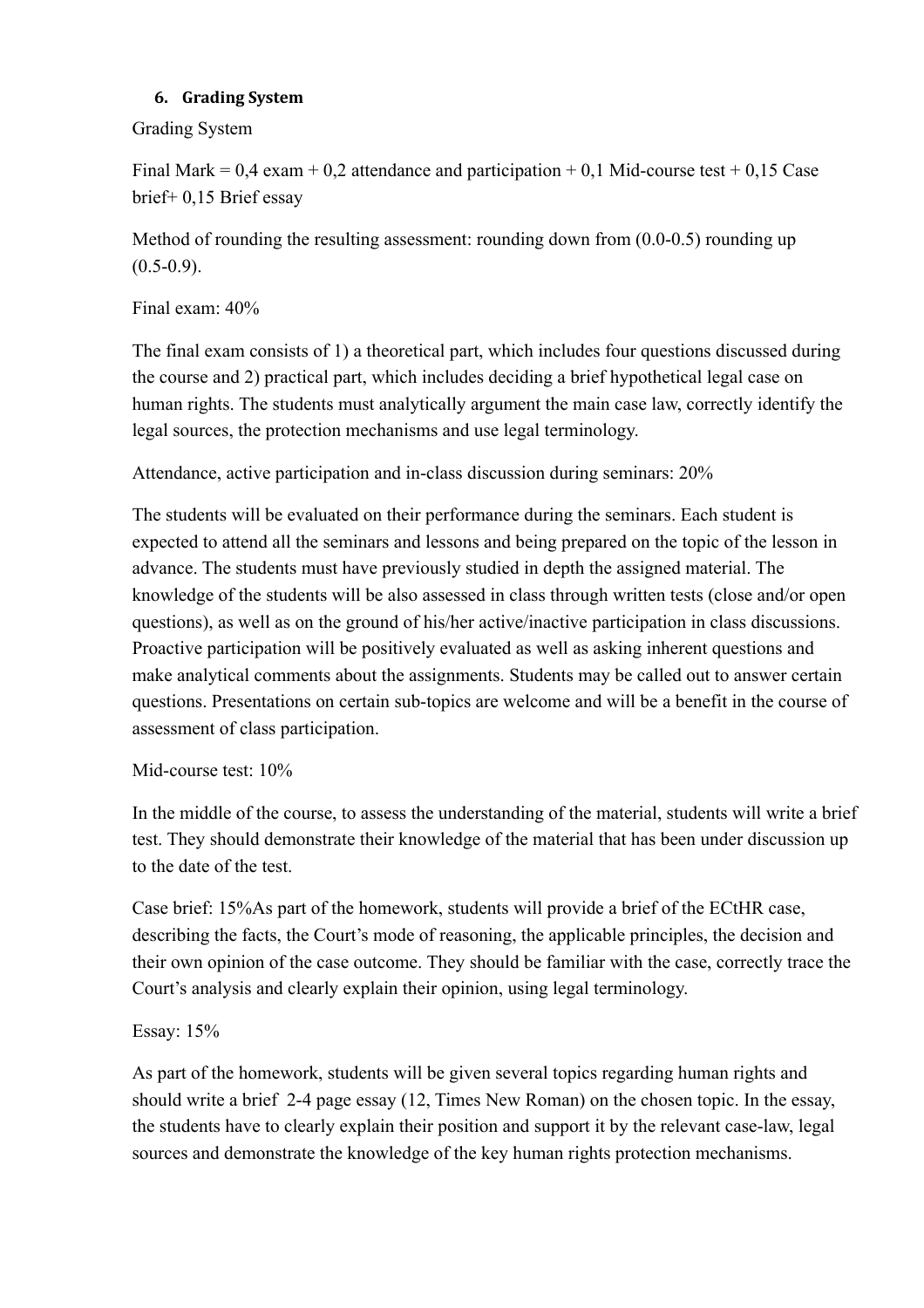### **7.** Guidelines for Knowledge Assessment

All assignments (including the final exam) are graded on the scale of  $0-10$ . Students are required to present one of the subjects assigned by the professor.

1. Short essay  $(max = 10)$ 

| <b>Type</b>                                  | Criteria of evaluation                                                                                                                                                                                      | Points   |
|----------------------------------------------|-------------------------------------------------------------------------------------------------------------------------------------------------------------------------------------------------------------|----------|
| 1. Preparation of an argumentative<br>essays | Correct, comprehensive and consistent legal $ 8-10 $<br>analysis based on an excellent use of<br>primary and secondary sources, including<br>relevant case-law                                              |          |
|                                              | In general, a correct and consistent legal<br>analysis based on both legal sources,<br>including relevant case-law, and consistent<br>argumentation, but there are few (1-2)<br>minor mistakes or omissions | $6 - 7$  |
|                                              | In general, a correct and consistent legal<br>analysis based on both legal sources,<br>including relevant case-law, and consistent<br>argumentation, but there are few (3-5)<br>minor mistakes or omissions | $4 - 5$  |
|                                              | In general, a correct and consistent legal<br>analysis based on main legal sources, but<br>there are no references to relevant case-law<br>and few serious mistakes (1-2) and<br>omissions                  | $3 - 4$  |
|                                              | In general, a correct and consistent legal<br>analysis based on main legal sources, but<br>with no references to relevant case-law and<br>some serious mistakes (3-5) and omissions                         | $1 - 2$  |
|                                              | Wrong analysis, sources and applicable law<br>are not correctly identified                                                                                                                                  | $\theta$ |

#### 8.1 *Attendance policy*

It is imperative that students attend classes. Participation in lessons and seminars is mandatory, except in case of a medical emergency (e.g. sickness). Students will need to provide evidence for missing class (doctor's note). If evidence is provided, the missed class is considered as an excused class. If no evidence is provided immediately before or after the class, the missed class is counted as an absence. Late arrivals will be considered as absences if the delay is more than 30 minutes. Participation implies that students are on time, have studied the assigned material in advance and work actively.

If students are absent for many classes, they receive a penalty on their final grade. If students are absent: 

• for the  $10\%$  of the classes, they receive a penalty of 1 point on their overall grade (out of ) for that course.